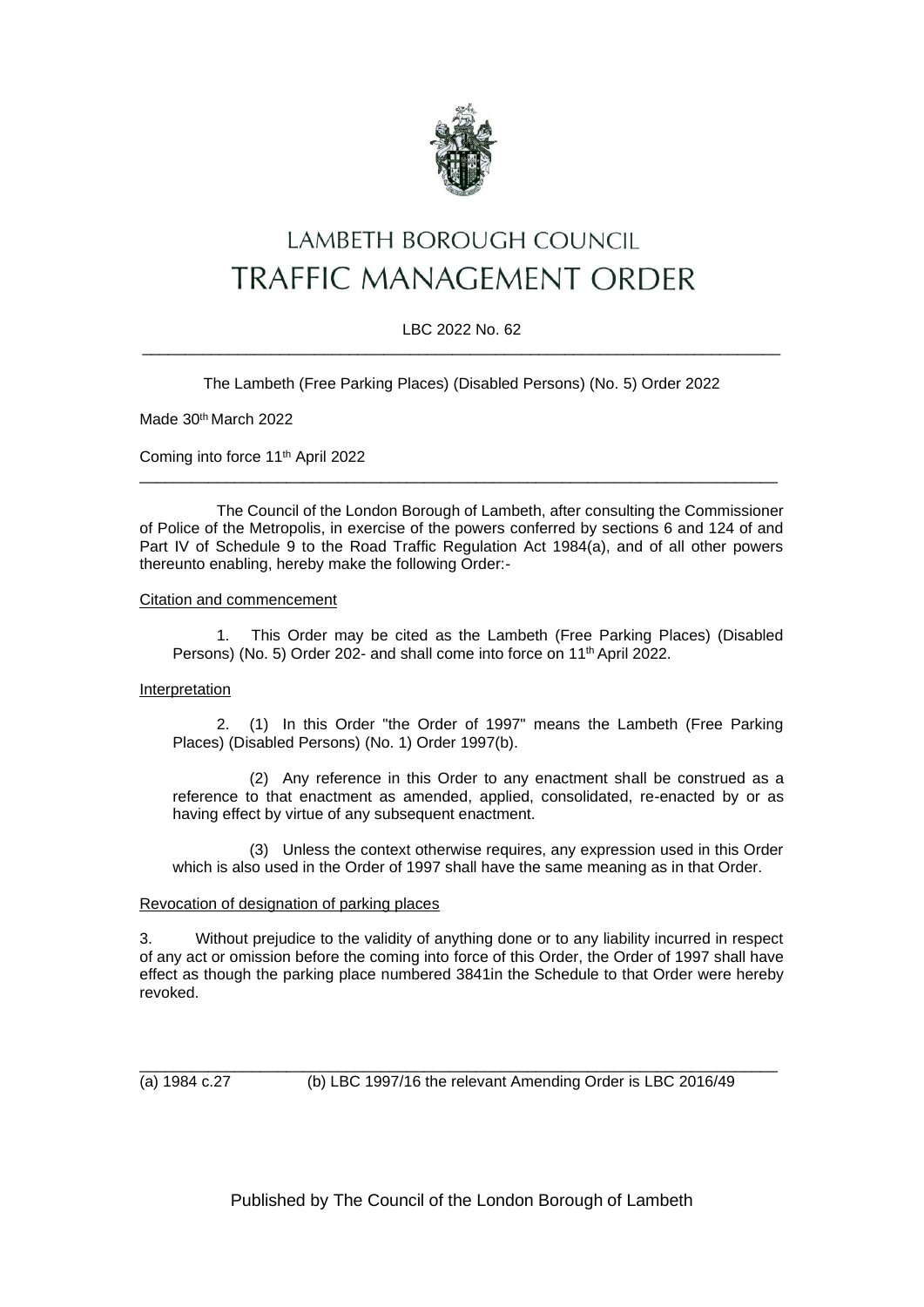#### Designation of parking place and application of the Order of 1997 thereto

4. (1) The area on a street comprising the length of carriageway of the street specified in column 2 of the Schedule to this Order and, unless otherwise so specified, bounded on one side of that length by the edge of the carriageway and having a width throughout of 2 metres is designated as a parking place.

(2) The provisions of the Order of 1997 (other than Articles 3 and 13) shall apply to the area designated as a parking place by this Order as if in those provisions any reference to a parking place included a reference to the area designated as a parking place by this Order and as if any reference to the Schedule to the Order of 1997 included a reference to the Schedule to this Order.

#### Placing of traffic signs

5. The Council shall place and maintain traffic signs indicating the limits of the parking place referred to in the Schedule to this Order and that such parking place may only be used by the vehicles referred to in Article 4 of the Order of 1997.

Dated this thirtieth day of March 2022.

Ben Stevens Highway Network Manager